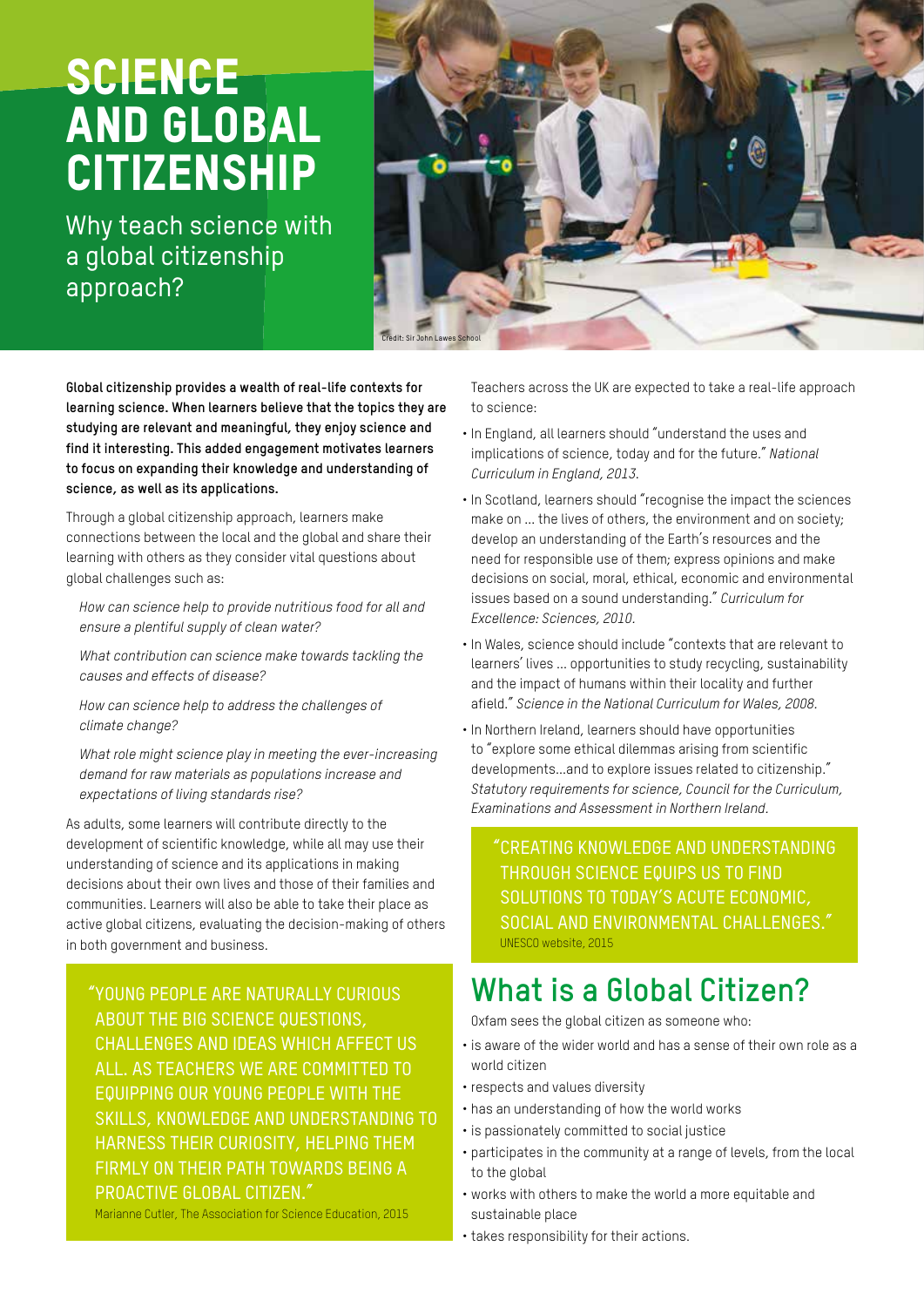# Practical ideas for a global citizenship approach to science

A global citizenship approach offers numerous, diverse opportunities for real-life learning in science, enabling young people to learn, think and take action on global issues. Here are just a few practical ideas:\*

# FOOD

- Use the Fairtrade Foundation's *The journey of a banana* to help learners to understand the origins and impacts of the food they eat. Learners could research why banana flesh discolours (once it is outside its skin) and try planting a banana plant, then closely observing its growth.
- Discover how people in Sudan use a system of clay pots, called 'zeer pots', to keep food cool. Carry out an investigation comparing the time it takes to melt ice cubes in both zeer pots and ordinary pots. See ASE and Practical Action's *Cool pots.*
- Use ASE and Practical Action's *Sandy seeds* to find out how people in Bangladesh improve flood-damaged soils so that they are able to grow crops such as pumpkins. Observe and collect data about the growth of seeds in sand and in compost, then compare the data for the two sets of seeds.
- Try Oxfam's *Food for Thought: Learn resources for science* to study the impacts of climate change on food production and diet in Ethiopia.
- Investigate how we are able to have our favourite fruit all year round and consider the implications of this. See ASE and Tide~ global learning's *It Makes You Think: Global food market.*
- Replacing ordinary rice with 'golden rice' has the potential to prevent blindness. Research and compare golden rice with ordinary rice, and explain the advantages and disadvantages of each.

# **WATER**

- Investigate how much water learners use each day and what they use this water for. Use Oxfam's *Water Week: Learn and think about water vulnerability* to develop understanding of the symptoms and causes of water vulnerability, as well as potential short and long-term solutions.
- Design a personal water desalination device using learners' understanding of evaporation and condensation.
- Research and evaluate the benefits and risks of water chlorination or fluoridation.



"PEOPLE AROUND THE WORLD ASPIRE TO ESCAPE POVERTY AND IMPROVE LIVING STANDARDS: ACHIEVING THIS WHILST LIVING WITHIN THE EARTH'S LIMITS IS A GREAT CHALLENGE OF THE 21ST CENTURY AND (NERC) SCIENCE HAS A CRITICAL ROLE TO PLAY IN MEETING IT." National Environment Research Council (NERC) website, 2015

- Challenge learners to use sand, small stones, grass and other natural materials to filter muddy water to get it as clean as possible. Learners could then consider whether the resultant clean-looking water is actually safe to drink. They could also research waterborne diseases and how to prevent them. Try *Water for the world* from Practical Action and Engineers Without Borders UK.
- Research how distillation and evaporation are used to obtain drinking water from seawater in areas where fresh water supplies are depleted. What are the advantages and disadvantages of using the sea as a source of drinking water rather than freshwater resources?

# **ENERGY**

- Use Practical Action's *Moja Island* to reinforce learners' understanding of renewable energy sources. In this activity, learners consider the different energy options available to those living on the island and use the information supplied to select the most appropriate technology.
- Run Practical Action's *Wind Power Challenge*, in which learners are given minimal materials and asked to design a wind-powered machine that can lift a weighted cup off the floor. In comparing devices produced by different groups, learners consider fair testing and collect and analyse data.
- Provide data on the amounts of crude oil produced by the top 10 oil-producing countries, and compare this list to the top 10 consumers of crude oil. *How do the lists compare? What problems can you identify with transporting oil around the world?* 
	- "SCIENCE IS UNIVERSAL. IT DOES NOT ONLY BRING ABOUT PROGRESS ON THE WAY TOWARDS A MORE SUSTAINABLE WORLD; IT IS ALSO IN ITSELF A WAY OF CROSSING NATIONAL, CULTURAL AND MENTAL BORDERS AND THUS HELPS LAY THE FOUNDATION FOR A SUSTAINABLE WORLD."

Scientific Advisory Board of the Secretary-General of the United Nations, 2014

\*These practical ideas link to some of the themes of the Sustainable Development Goals (SDGs), a set of international targets for development. These 17 goals aim to make our planet fair, healthy and sustainable by 2030. Science plays a crucial role in meeting these targets to end poverty, fight inequality and justice and tackle climate change.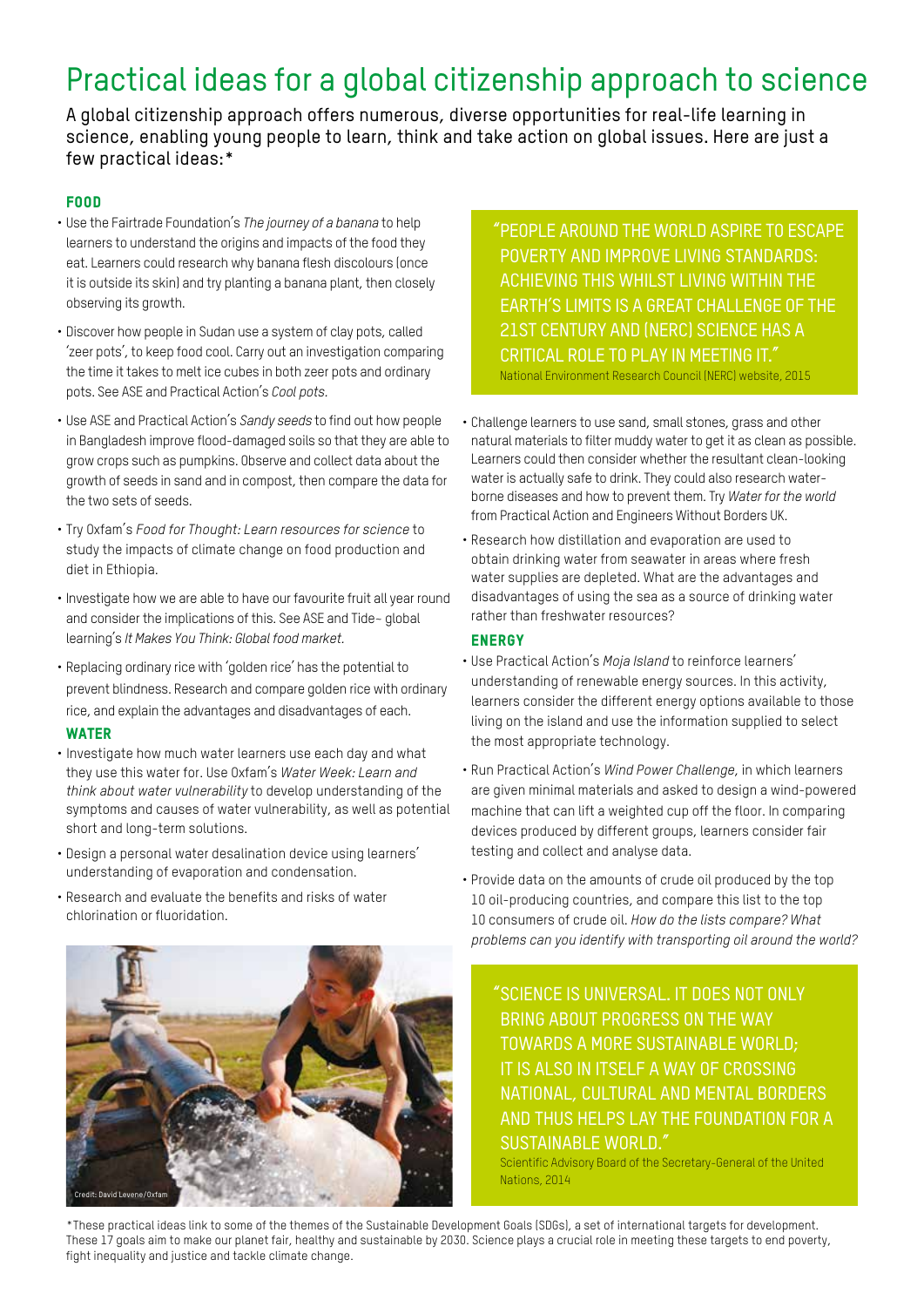

# CLIMATE CHANGE

- Try Oxfam's *What does Oxfam do?* to consider possible solutions to some of the problems caused by flooding in Bangladesh. Then use Practical Action's *Floating Garden Challenge* to design and make a model structure that could help farmers to grow crops even if their area is flooded.
- Explore the human impact of climate change in communities in Bolivia, Philippines, Zimbabwe and the UK. See Oxfam's *Making the Change: Female Climate Fighters.*
- Use ASE and Practical Action's *Flood alert* to compare the impacts of flooding in the UK and Nepal. Learners then design and make flood warning devices taking inspiration from those used to predict floods in Nepal.
- Use ASE and Practical Action's *Monsoon proof roof* to find out how people in Bangladesh build flood-proof homes. Learners investigate the best material for a flood-proof roof, which involves planning an investigation and controlling variables.
- Investigate both the causes of climate change and its human impact. Try activities from Oxfam's *Climate Challenge* such as Session 1, in which learners model the greenhouse effect in a jar and then use it to predict and explain temperature changes both inside and outside the jar.
- The Pacific island of Kiribati has bought land in mountainous Fiji for its population to move to when the sea level rises, making life on its own low-lying islands impossible. *Sinking island* from Engage, asks learners to use data to predict sea level rises, and to decide whether humans are to blame for climate change. *If humans are to blame, should the biggest polluters pay for land for vulnerable islanders to escape to?*
- Research and compare the carbon footprints of people living in different countries around the world. Try Session 2 in Oxfam's *Climate Challenge*.

#### SUSTAINABLE ECOSYSTEMS

- Investigate marine food webs and the impact of commercial fishing on them. See Digital Explorer's *Sustainable Fisheries Science.*
- Use Engage's *Invasion!* to find out how ragweed, an invasive plant, is damaging crops in Europe. Learners analyse information to identify advantages and disadvantages of using biological control (a non-native beetle) to control the spread of this disease.
- Explore the coral reef with Digital Explorer's *Coral Oceans* and discover the human impacts on a coral reef ecosystem.
- Try Digital Explorer's *Frozen Oceans Science* to bring carbonate chemistry and marine biology to life using activities based on research carried out in the Arctic.

# SUSTAINABLE USE OF RESOURCES

- Use ASE and Practical Action's *Recycle or reuse?* to compare the impacts – on both people and the environment – of recycling aluminium and obtaining the metal from its ore. Learners then explore recycling initiatives in Nepal before reusing plastic bags or aluminium cans to make new and useful objects.
- Investigate the use and environmental impact of plastic, then design and make a product using waste plastic. See Practical Action's *Plastics challenge*.
- Scientists have proposed eating insects as a source of proteinrich food which requires fewer resources than the production of protein from conventional meat. Use Engage's *Eat insects* to analyse and compare data and to persuade others of the merits of eating insects.
- Consider why paper recycling is a global industry and use data to consider supply and demand. Try ASE and Tide~ global learning's *It Makes You Think: The worldwide travels of paper.*



### HEALTH AND DISEASE

- Use ASE and Practical Action's *Iodine initiative* to find out about the impacts of goitre, a disease caused by iodine deficiency. Then carry out practical activities and analyse data to illustrate how an initiative by the government of Tanzania to add iodine to salt reduced the incidence of the disease.
- Try ASE and Tide~ global learning's *It Makes You Think: Malaria* to find out about local and global strategies that can be used to prevent deaths from the disease.
- Discuss why international guidelines are needed for the development of new drugs. See ASE and Tide~ global learning's *It Makes You Think: Clinical trials.*
- Use ASE and Tide~ global learning's *It Makes You Think: Stem cell* to discuss why stem cell research is allowed in some countries and not others.
- Research and evaluate the benefits and risks of food fortification, such as the addition of folic acid.